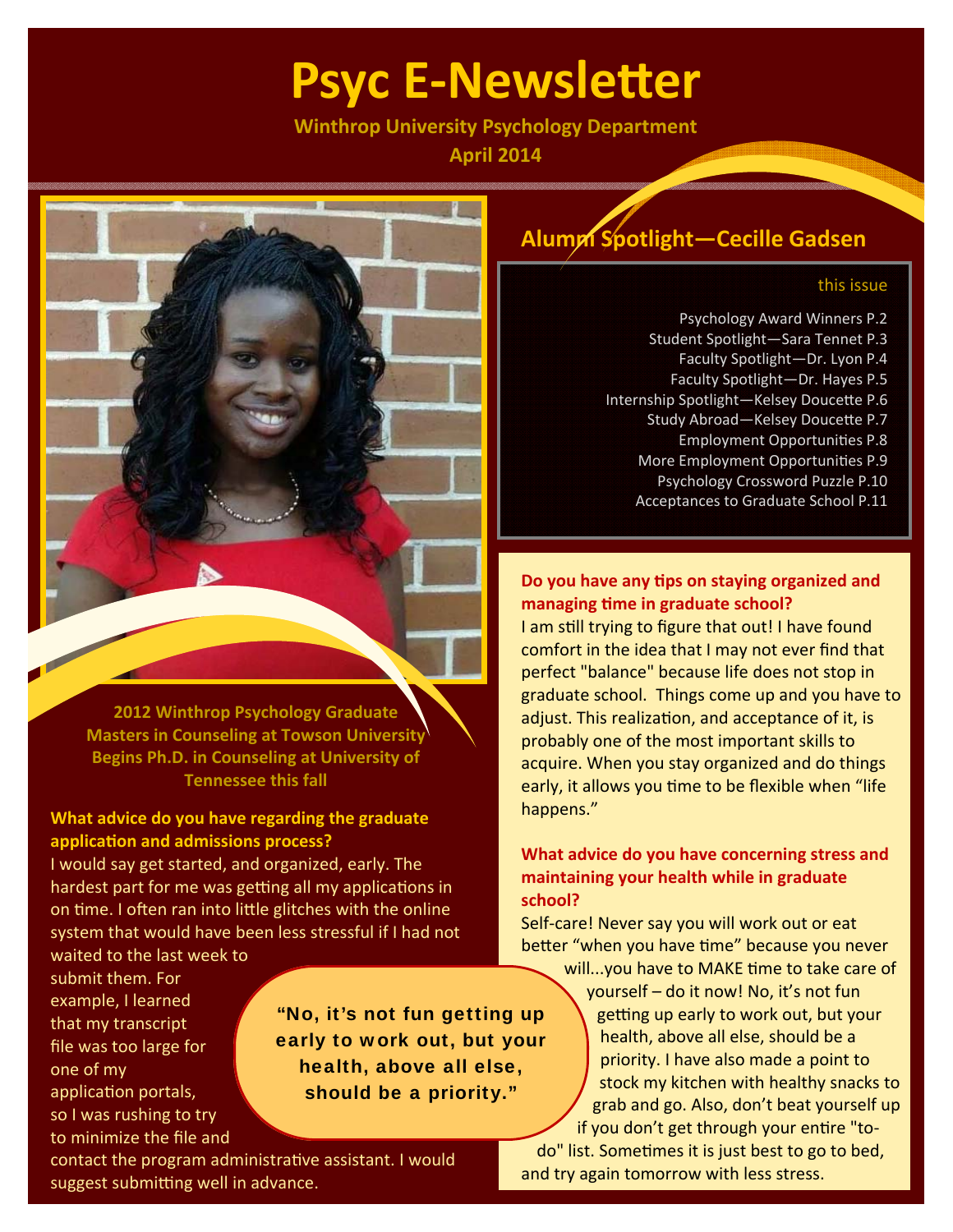## **Psychology Award Winners**



**Outstanding Student Award Keisha Carden**

This award is given to a student who excels in all areas‐ research, service, engagement, and scholarship. This award goes to the most well‐rounded candidate.



**Outstanding Student Commitment Award GiulieƩa Rizzo**

This award is given to a student who has shown a high level of enthusiasm for their own learning and for the field of psychology. The selection committee may consider obstacles that the student has overcome when deciding on a winner.



**Outstanding Scholar Award Chantel JuiƩ** 

This award is given to the psychology major with the highest overall grade point average who completes at least 65 hours of coursework at Winthrop University.



### **Outstanding Researcher Award Brady Nichols**

This award is given to a student who is strong in many areas, but demonstrates exceptional research skills (independent work, work with multiple mentors, conference presentations, etc.).



### **Louise Johnson Award Angel DiDomenico**

This award is given to a student who contributes significantly to the department through service and leadership roles, such as peer advising, Psi Chi/Psyc Club, and the SOS committee.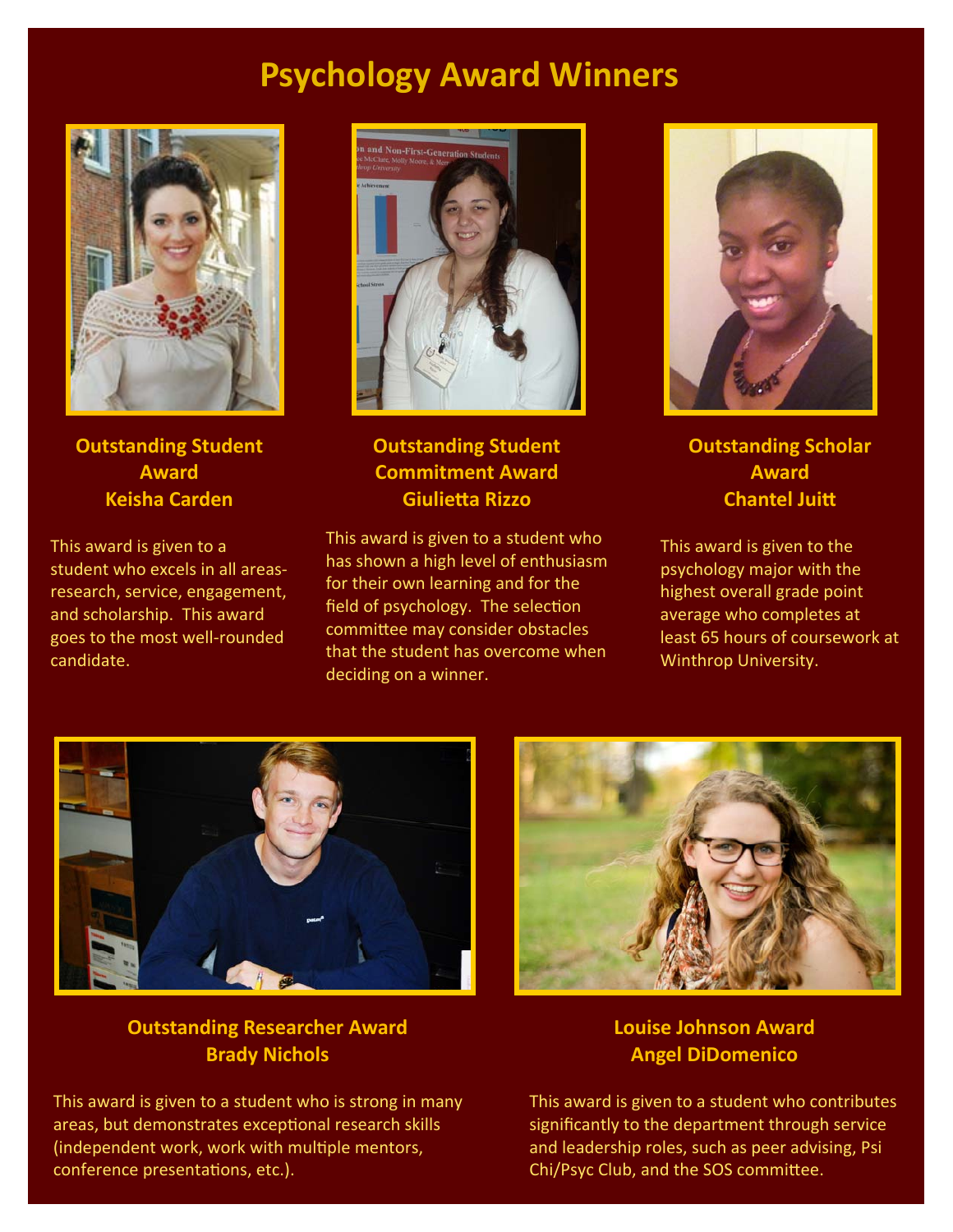

Sara Tennant, a sophomore from Fort Mill, SC, is a very active and enthusiastic psychology student. She has always found psychology a fascinating field, especially in the

Her interest in psychology began when she was a child, largely because her mother also studied psychology; she would flip through her mother's college psychology textbooks when she was younger to find out about how the brain worked.

**"I want my work to be meaningful and to help people, and I think ensuring that children get the attention they need while at school is so important to their overall well-being,"** 

Sara Tennet

**Student Spotlight**

Psychology Club Secretary, and hopes to eventually be a Psi Chi officer, as she was inducted into Psi Chi in March. She is also a Resident Assistant and a member of the Honors Program. Sara is going to be the Advising Assistant for the Psychology Department starting in the fall, and is

currently planning to volunteer at the Children's Attention Home this summer. "I love working with children," she says, "and I want to gain some experience working with them to prepare for my future career." She aspires to be a

school

psychologist, and hopes to go to obtain her Specialist Degree at Winthrop. "I want my work to be meaningful and to help

# **Up Close and Personal with Sara Tennet**

### **Minor?** Philosophy & Religious **Studies**

**Any pets?** A tuxedo cat named **Mikey** 

**Siblings?** 2 younger brothers; Johnny & Robby

**Originally from?** Rock Hill– Home Sweet Home

**Favorite TV Show?** Dr. Who

**If you could have one superpower what would it be?** Time travel (including the ability to freeze time) so I could get more things done.

**Interesting Fact?** 

I am the 7th person in my family to attend Winthrop!

people, and I think ensuring that children get the attention they need while at school is so important to their overall well-being," she told me. She is excited about the rest of her college career at Winthrop, especially as she gains experience

She also likes psychology because it can be applied to improve others' lives. Sara is currently the

areas of perception and language.

through internships, volunteering, and research. "Winthrop has provided a lot of opportunity for me to succeed in this field. I'm really blessed to be here."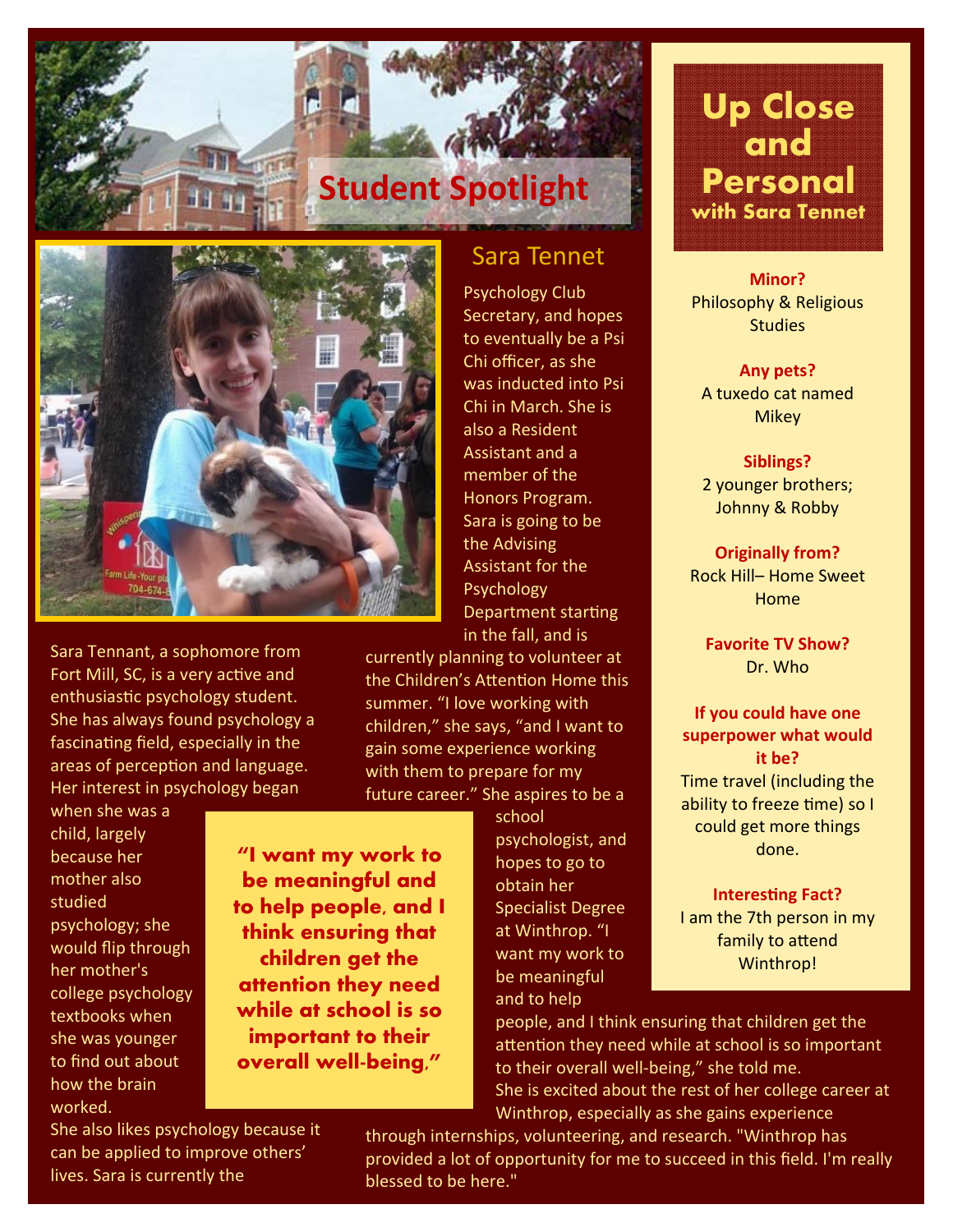### Faculty Spotlight—Dr. Lyon



### **Start in Psychology**

As an undergraduate student of painting and printmaking at University of Kentucky, Dr. Lyon became fascinated with some of the underlying mechanisms of art creation and perception. A course in the Psychology of Perception solidified her ambition for psychological research and instruction that would eventually land her a graduate position at George Washington University under the mentorship of Dr. Richard Walk, a prominent figure in the field of depth perception.

### **Current Research and Research Interests**

The bulk of Dr. Lyon's most recent research reflects her positions as the director of the Winthrop University Honors Program, member and former president of the Southern Regional Honors Council, and seat holder in the National Collegiate Honors Council Board of Directors. Her research in the field of honors program development has led to her presenting on such topics as honors curriculum development, honors housing and honors international study.

**Plans for Future Research** Dr. Lyon plans to continue her work as a leading contributor to setting the standard for the development of effective honors programs and curriculum. This summer she plans to travel to England to facilitate a National Collegiate Honors Council (NCHC) faculty institute in Harlaxton, Lincolnshire.

### **Outside the Department**

During her free time, Dr. Lyon still enjoys art and painting. She reads literature on areas of cognitive psychology and novels, as an escape from her many roles in the academic and honors communities, and she maintains a regular exercise schedule.

### **In the classroom**

As a long time faculty member and instructor at Winthrop University, Dr. Lyon integrates her extensive teaching, research, and honors curriculum expertise into her classrooms, providing the highest quality of academic instruction and advising.



# **In the Inbox**

Hi Dr. Prus,

I hope you are doing well. I am writing to update you on a few things that would never have been possible without my incredible experience as an undergraduate student at Winthrop University. As you know, I am currently completing my internship year with Charleston County School District and will be graduating from William and Mary in just a few short months! This past October I was awarded VASP's Graduate Student of the Year, which was a complete shock. That same month I also began applying for Ph.D programs and have completed a few interviews since. Last week I accepted an offer to join the Educational Psychology doctoral program at Georgia State University! I will begin my studies there this fall.

When I think about my journey, I always think back to the psychology department at Winthrop University. The foundation I received from you, my classes, and professors have been instrumental in my life. It is at Winthrop that my love for psychology and education first evolved, and it is there where I first saw how both of my passions could be intertwined. I know you have a lot of students graduate each year, but I wanted to say thank you. Thank you for providing strong mentors and professors; thank you for believing in me; and thank you for challenging me. I hope to one day be to a student what Winthrop was to me. Life changing.

> All the best, Tatiana Sosa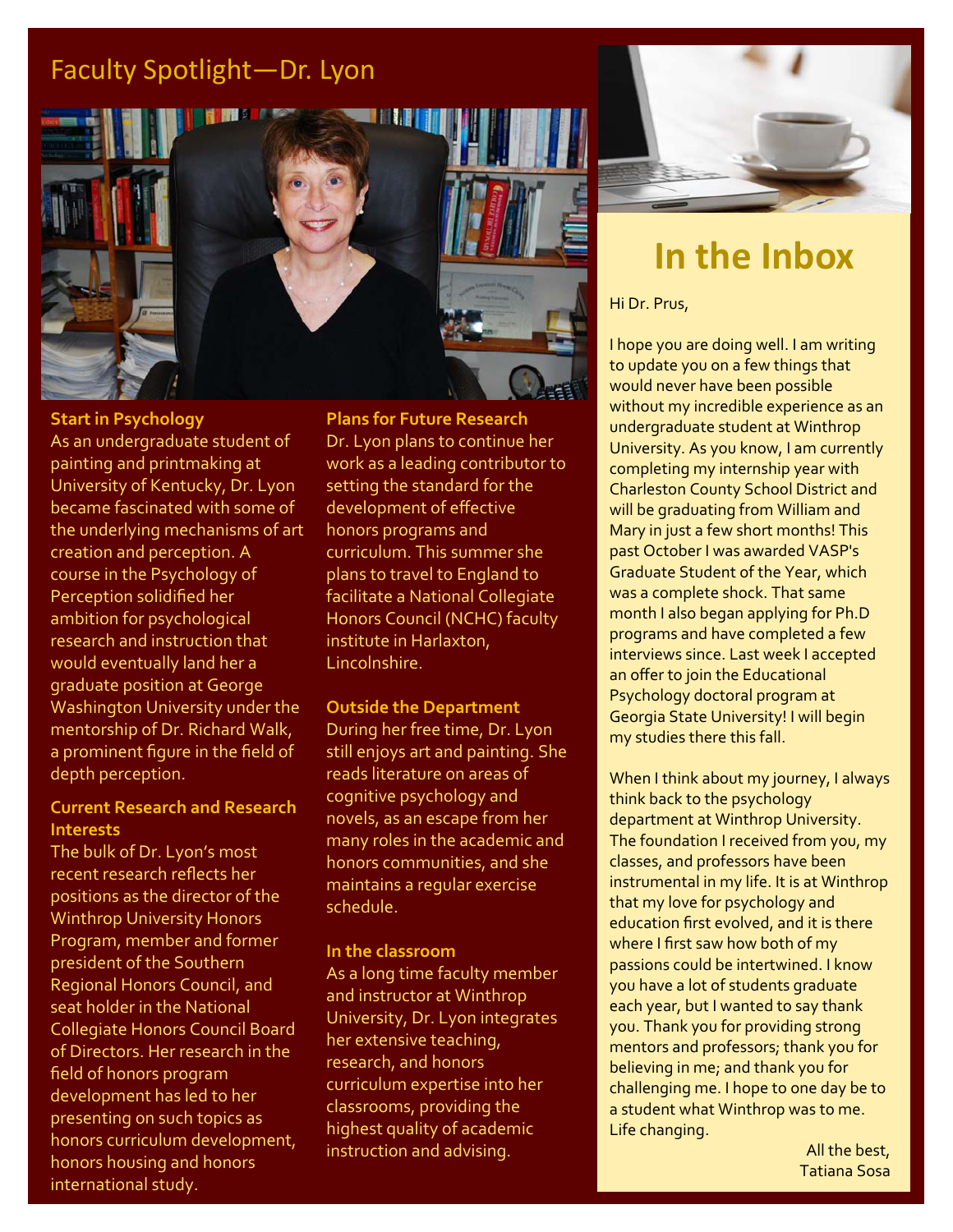# **Faculty Spotlight—Dr. Matt Hayes**

### **Current Research and Research Interests**

Dr. Hayes' most recent research focuses on developing a broader based theory of political ideology, adapting and integrating interdisciplinary models to account for evolutionary theory and modulation and development of ideological norms over time.

Dr. Hayes' expertise is rooted in experimental Psychology and specifically in the fields of working memory, cognition and implicit learning processes. His application of these theoretical frameworks to research in learning and politics affords a perspective, which addresses a substantial gap in the Psychology of Politics and Ideology **literature** 

> **Dr. Hayes' expertise is rooted in experimental Psychology and specifically in the fields of working memory, cognition and implicit learning processes.**

### **Interest in Student Teaching and Learning Outcomes**

In graduate school, Dr. Hayes developed an interest for the ways in which students interact with, and draw information from, various academic resources, as well as how they proceed to integrate that information to make decisions. He has researched such topics as the efficacy of common books, student use of "Rate my Professor," and student use of media in general to achieve academic goals.

### **Outside of the Department**

Dr. Hayes collaborates widely with various organizations and establishments, lending his expertise in statistical analysis and experimental methodology.

Outside of his teaching and research interests, he enjoys gardening and the process of fermenting various foods and beverages such as beer, wine and Sauerkraut.

### **In the Classroom**

Dr. Hayes' expertise in research methods, experimental

psychology, and statistics translates to a style of classroom instruction that is based in the teaching of the relevant concepts while also highly applied.

# **2014‐2015 NewsleƩer Editor**

**I will be serving as your new chief editor for the 2014‐ 2015 academic year! I am so 'psyched' to be able to bring Winthrop's psychology department relevant and helpful information about being a psychology student, future opportunities, events and activities in a fun and interesting way! I would love for this E‐Newsletter to be a good way for students to get to know their department, its students, its professors, and get involved with a zest for Psychology.**

**Interested reporters and photographers should contact Dr. McKemy, faculty advisor, at (mckemym@winthrop.edu).**

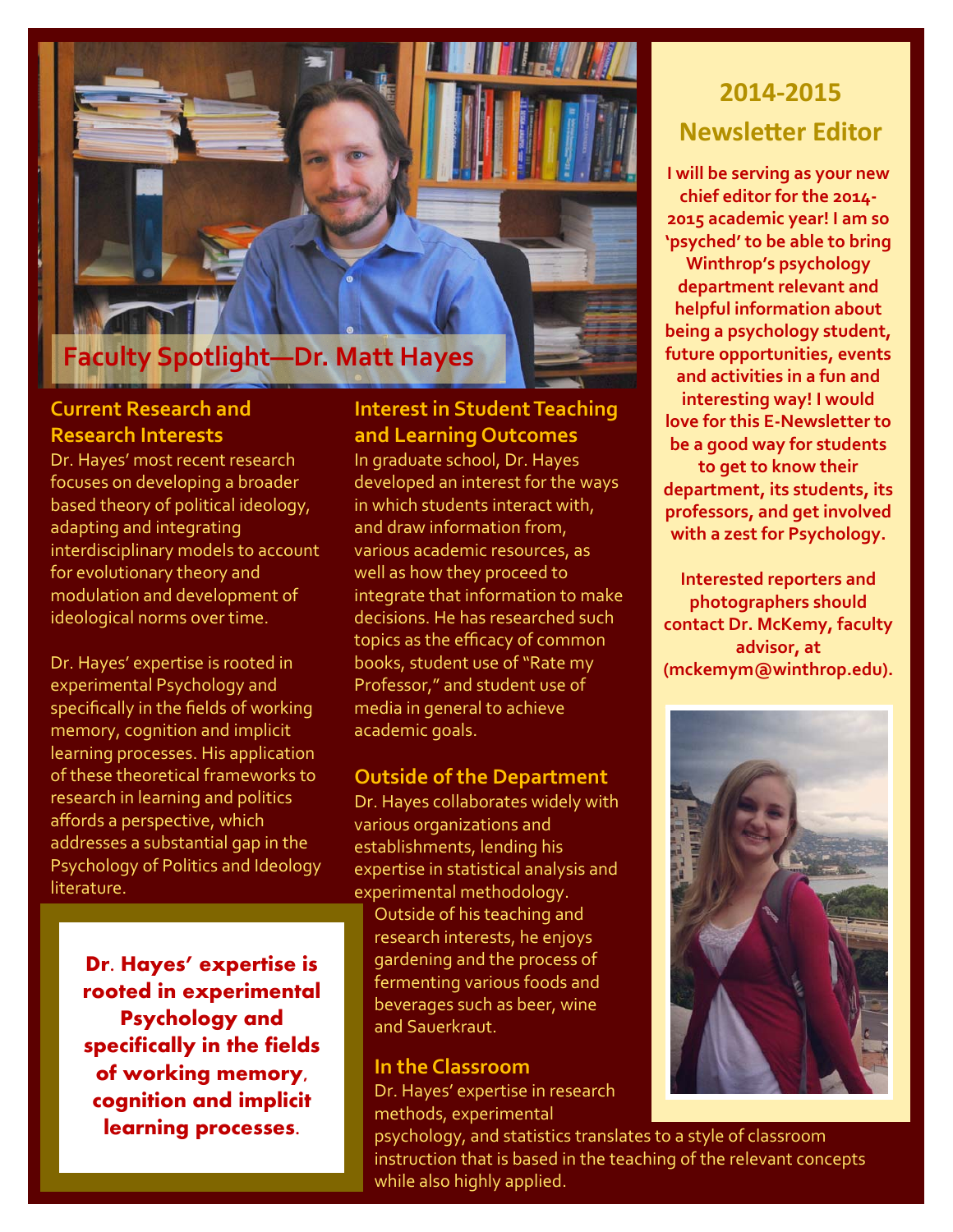### Internship Spotlight-Kelsey Doucette

Wellstone Center, Rock Hill, South Carolina



My internship at the Wellstone Center in downtown Rock Hill is with one of our very own Winthrop professors‐ Dr. Lois Veronen. Last spring, I took Psychology of Women with Dr. Veronen, and she mentioned to the class that she has her own practice in town. One day, I asked her if she was taking on interns and she asked me if I was interested in coming to work with her-I said absolutely yes! I started my internship January 2014 and will continue through the end of the 2014 Spring semester.

I go into the office Monday through Thursday and sometimes on Fridays if I have extra appointments scheduled for the week. Dr. Veronen has session hours Monday‐Thursday and sometimes comes in Friday and Saturday if she has work to be done. I assist Dr. Vernon with paperwork on clients, filing, making phone calls, conducting interviews for specific client cases, sitting in on sessions, and performing intakes on new clients.

My favorite part about this internship is that Dr. Veronen allows me to have a highly interactive role with the clients. Once their consent is given, I am

allowed to sit in on clients' sessions and sometimes actively participate. I have gotten to know several regular clients and have established great rapport with them. I also have the responsibility of conducting intakes with prospective clients. I have a 30‐45 minute appointment with them in which I collect their basic information, history, and the reason for seeking therapy. My least favorite part is making phone calls and picking up the phone, but I have gotten a lot better at it just in these couple months!

> **"My best advice for students who wish to get involved in a similar internship is to make connections with professors and visit the Career and Civic Engagement office for suggestions on local internship opportunities!"**

This internship has already provided me with a lot of the skills I need in order to one day own my own clinical practice. I have learned the mechanical workings of a practice, including how insurance works, effective ways to file and save client information, methods of therapy, and creating a safe and relaxed environment for the client.

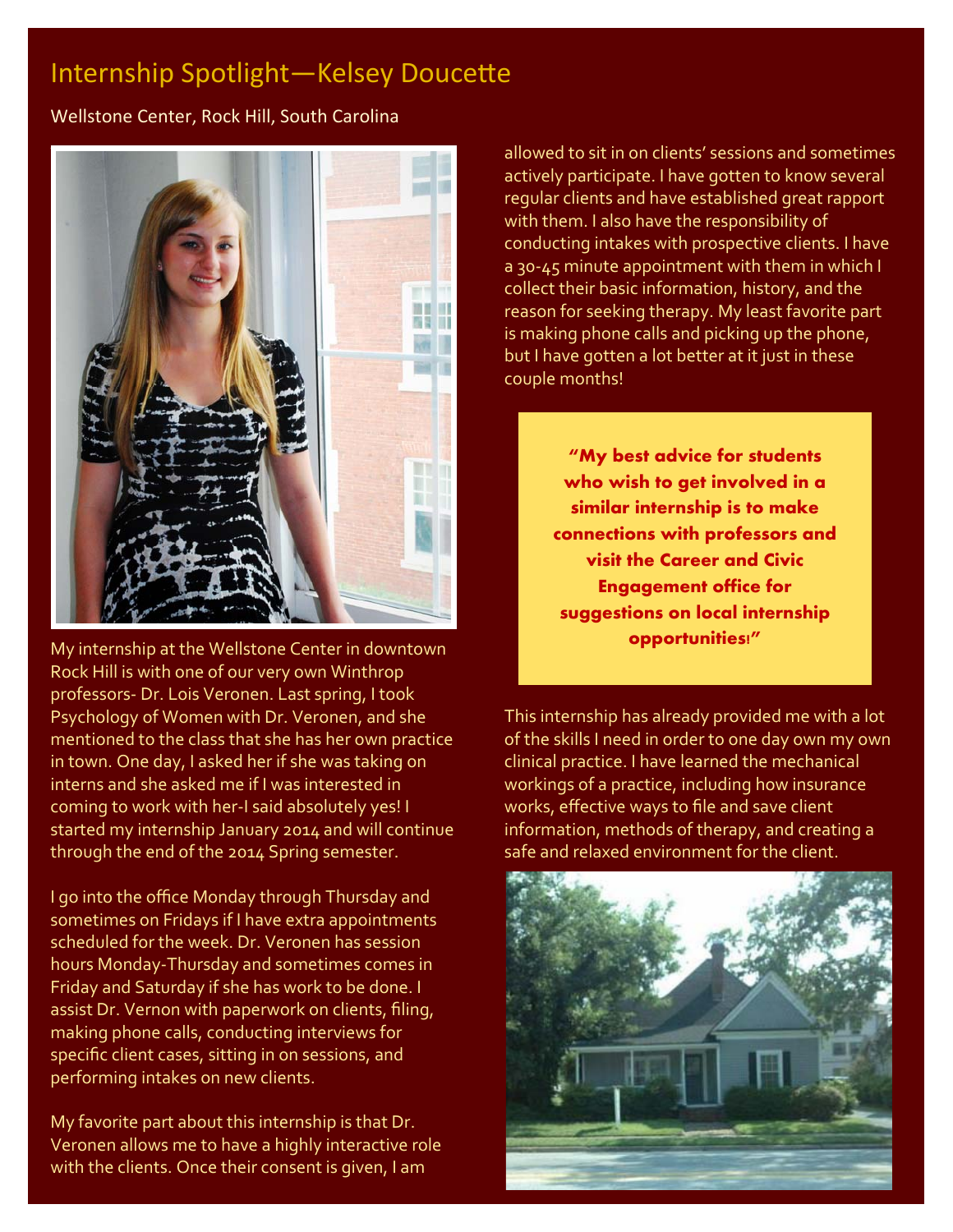### STUDY ABROAD SPOTLIGHT-Kelsey Doucette in Italy



In the Fall of 2013, I had the wonderful opportunity to study abroad for a semester. I decided to travel to Florence, Italy. I found the culture fascinating and wanted to learn more about it. Before I left, I thought I was prepared, but I had no idea how much of an impact the experience would have on me. It taught me to be self‐reliant and confident, and I learned to experience the moment. Plus, I had the time of my life!

While I was abroad, I was able to take Social Psychology, Child Psychology, and a sociology class‐ Italian Family and Society. I also took an Italian language course. The classes were taught

like Winthrop's with similar course material and class procedures which made it easy to adapt. The Italian Family and Society class taught me a lot about Italian culture and how families have changed over time. In the Italian language course, I learned the basics of speaking, reading, and writing. I was able to apply this knowledge to my everyday life, and I learned more by being immersed in the language. Almost any Winthrop affiliated study abroad destination will provide you with at least one or two classes that are relevant to your own major or minor. However, your major should definitely be a consideration when choosing where to travel!

I also had the ability to do a lot of traveling. While in Italy I got to visit the Tuscan countryside and take tours of vineyards, getting to taste the amazing Italian wines they produced. I also visited Rome and saw the Coliseum, Trevi Fountain, and St. Peter's Basilica and the beautiful city of Venice. During a long

weekend in October, I traveled to Nice, Eze, and Monaco France along the Cote d'Azur. For my fall break, I spent 10 wonderful days in Greece. We first visited the island of Corfu and then saw the amazing ruins of the Parthenon, Zeus' Temple and the Panathenaic Stadium in Athens. Near the end of my stay, I took a quick three day trip to Krakow, Poland to visit Auschwitz, the death camp, and Birkenau, the concentration camp. Also during my time I got to go horseback riding through the Florentine hills, see a soccer game (which Florence won), and see historic landmarks like the Duomo in Florence every day.

My favorite part of this entire experience was being able to learn so much about myself. I learned to navigate cities, take care of myself, be more aware of my surroundings, and to appreciate every single moment I was in. The things I saw and experienced became a part of who I am and will forever be engraved in my memory. After returning from Italy, I am so much more confident in myself, and I literally feel like I could take on the world!

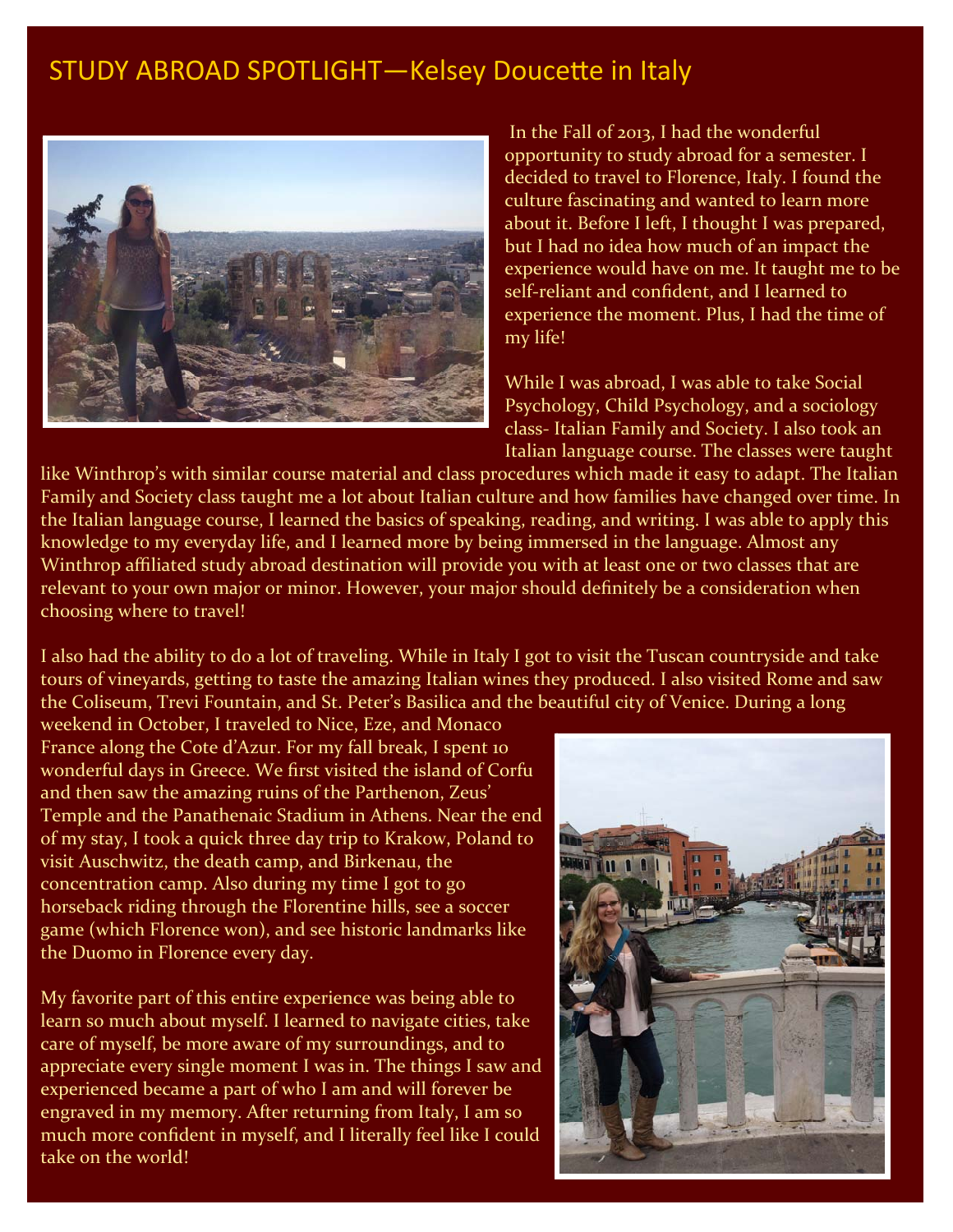# **Employment Opportunities**

### **FullTime Project Coordinator**

The Infant Studies Lab at the University of Notre Dame seeks a full‐time Project Coordinator. The anticipated start date of this position is June 1, 2014. The appointment is funded for one year, with the possibility of reappointment on an annual basis. Priority will be given to applicants who can make a two-year commitment, at minimum.

The Project Coordinator will aid in carrying out an NSF‐funded research project on the development of early language skills. Managing the project includes diverse responsibilities, including scheduling and supervising other researchers and research assistants; recruiting participants; data collection, coding, and preparation for analyses; maintaining computers and data collection equipment.

Compensation is based on Notre Dame pay scales, and will be commensurate with qualifications and experience. The compensation package includes benefits.

*Please send:* (1) CV or resume, (2) cover letter detailing interests, relevant experience, and future educational or career goals, and (3) contact information for three references to: Olivia Wen. In addition, you must apply online, Job #14149 to receive consideration for the position. Applications will be considered on a rolling basis until the position is filled.



### **FullTime Lab Manager**



The Early Childhood Cognition Lab at MIT, under the direction of Dr. Laura Schulz in the Department of Brain and Cognitive Sciences, has an opening for a full‐time Lab Manager/Technical Assistant starting summer 2014. In our lab, we investigate children's ability to integrate new evidence to engage in accurate prediction, explanation, and intervention. We are broadly interested in factors that affect children's curiosity, exploration, and learning.

Top candidates for this position will have: a bachelor's degree in psychology, cognitive science, linguistics, or a related field; experience and demonstrated interest in behavioral or developmental research; experience working with young children, parents, and the community, preferably in a research setting; administrative and managerial experience; basic computer skills; experience with database management and programming preferred; organizational skills, independence and initiative, flexibility, excellent communication skills, and a sense of humor.

This position entails: Involving parents and children in research; testing toddlers and preschool children on research protocols; managing and maintaining materials for participant recruitment, including consent forms, human subject materials, etc.; supporting the lab's relationship with the broader community and, particularly, our partners at the Boston Children's Museum; supporting faculty, graduate students and post‐docs in research, including data coding, maintaining video files and databases, and supervising undergraduate students.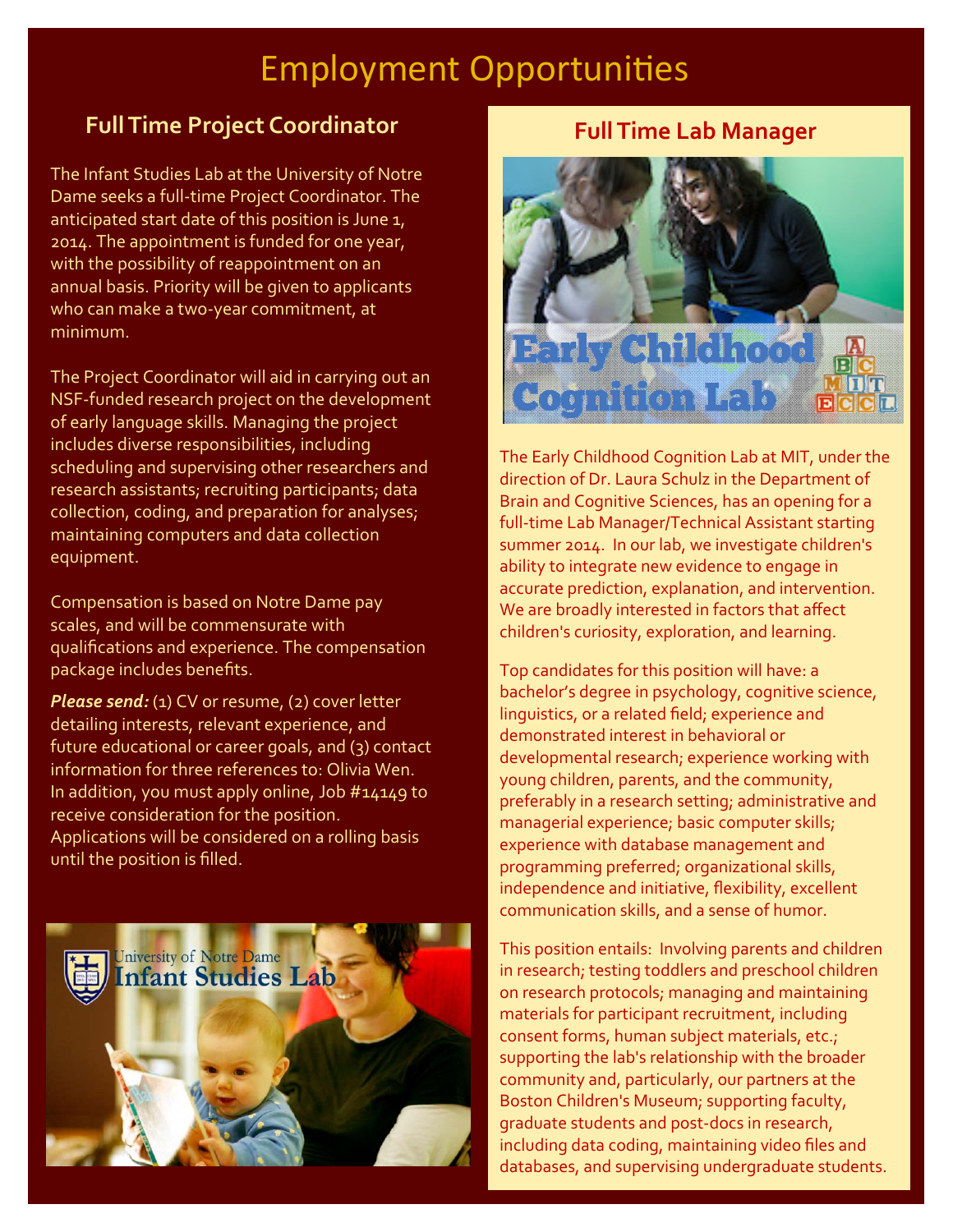# More Employment Opportunities

### **Infant and Child Laboratory Coordinator**

The Temple University Infant and Child Laboratory (TICL) at Ambler is seeking a laboratory coordinator, a position presenting rich and varied opportunities to participate in cutting‐edge research in cognition and development. TICL is directed by Professors Kathryn Hirsh‐Pasek and Nora Newcombe. Research concerns language acquisition, spatial learning, play and the arts, and memory development. The position is grantfunded and quaranteed for 1 year, but availability for 2 years is strongly preferred.



### **Lab Coordinator duties include:**

- Management of day‐to‐day lab operations
- Recruitment and scheduling of children aged 2 months to 10 years
- Stimuli design and creation
- Data collection, coding, and analysis
- Presentation of findings at collaborative lab meetings and in federal grant reports
- Management of IRB protocols
- Research grants administration and accounting
- Hiring, training and supervising of research assistants

If interested, apply directly through the Temple University Human Resources website, requisition number TU‐ 17498. Please direct all application inquiries to the current Lab Coordinator, Shana Ramsook. Applications will be reviewed as received.

### **FullTime ResearchAssistant**

The Temple Cognition & Learning Lab is hiring a full-time Research Assistant to start work by July 1, 2014. This is a position presenting diverse opportunities to participate in cutting‐edge developmental psychology research. The Temple Cognition & Learning Lab, directed by Professor Elizabeth Gunderson, conducts research on math and spatial learning, parent‐ and teacher‐child interactions, and the development of academic anxieties and stereotypes.

The Research Assistant will assist with multiple aspects of the research process such as stimulus design and creation, recruiting, scheduling, data collection, coding, analysis, and grant administration. The Research Assistant will present findings at collaborative lab meetings. Training and supervising undergraduate research volunteers is also part of the role. Performs other duties as assigned.

Required Education and Experience: B.A. or B.S. in Psychology, Human Development, Neuroscience, Education or a related field. An equivalent combination of education and experience may be considered.

If interested, please apply online by searching for job number TU-17497 on the website.

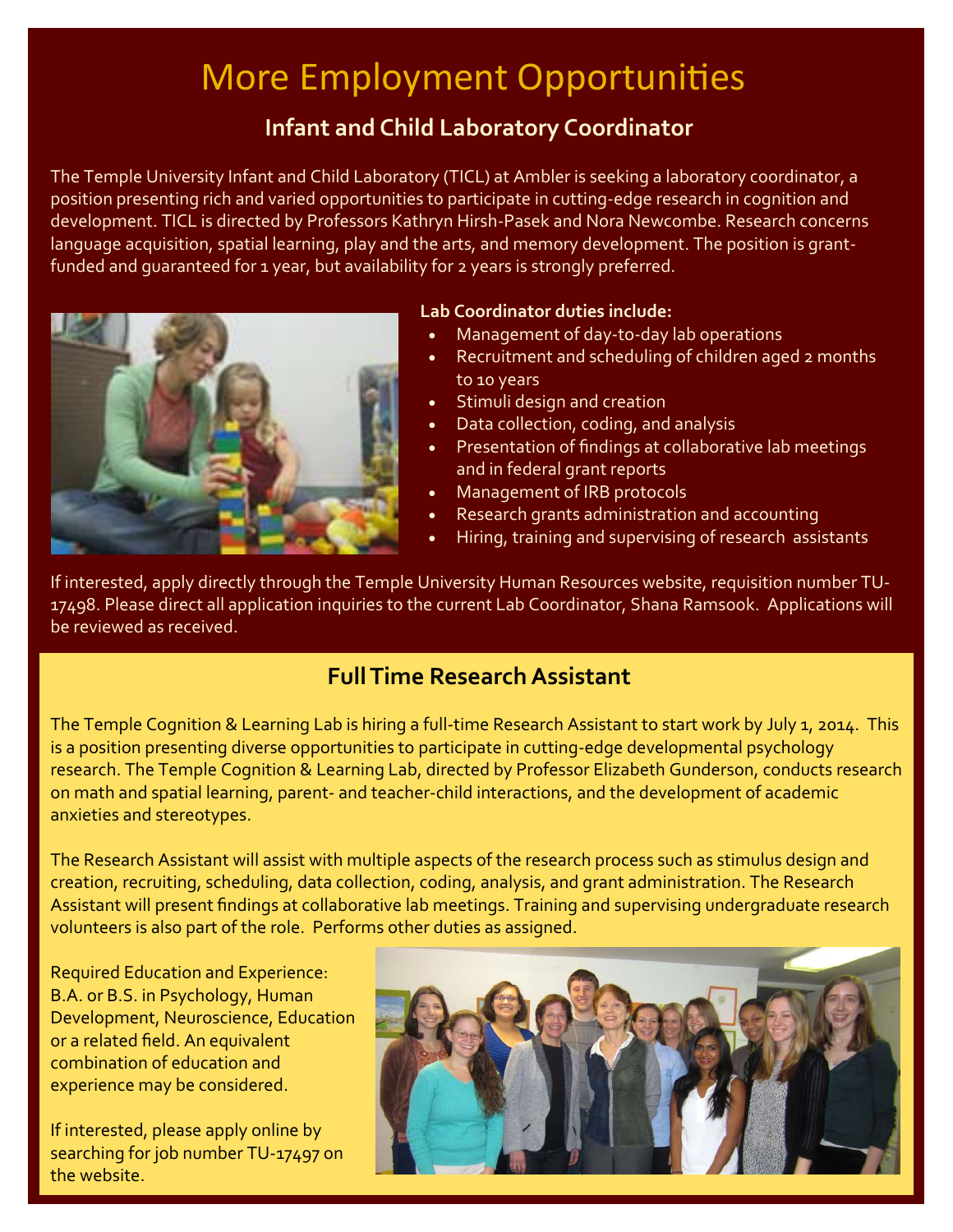### PSYCHOLOGY CROSSWORD PUZZLE



### *Across*

- 1. Robert is annoying to everyone around him. It seems as though people perceive him as vain, irresponsible, attention seeking, and lacking empathy. Robert, however believes himself to be a perfect individual and doesn't understand why people think he needs therapy. It is likely that Robert has  $a(n)$ personality disorder.
- 3. Jabar, a 25‐year‐old auto mechanic, thinks he is Napoleon. He further believes he is being imprisoned against his will in the mental hospital where his relatives have brought him for treatment. Jabar most likely has \_\_\_\_\_\_\_.
- 5. \_\_\_\_\_\_\_\_\_\_ is most likely to be a symptom of bipolar disorder.
- 6. Psychological disorders in which people lose contact with reality and experience irrational ideas and distorted perceptions are known as **Exercise and all examples** disorders.
- 7. \_\_\_\_\_\_\_\_\_\_ is a mood disorder and is characterized by persistent feelings of sadness and despair.
- 9. A person who has \_\_\_\_\_\_\_\_\_\_\_\_\_\_\_\_ is most likely to stay close to home.
- 10. An individual with  $\frac{1}{\sqrt{1-\frac{1}{n}}}$  personality disorder is likely to have trouble regulating their moods (and are especially intolerant of negative emotions), have interpersonal relationships that are turbulent, and may be considered to have one of the most severe types of personality disorders.
- 11. People are especially vulnerable to \_\_\_\_\_\_\_\_\_ if they have alcoholism.

### *Down*

- 1. \_\_\_\_\_\_\_\_\_\_\_\_\_ disorders are most often contrasted with the more debilitating psychotic disorders.
- 2. The **requires that the defendant be wholly or partially irrational when a crime takes place,** and that the irrationality affected the defendant's behavior.
- 4. A person with \_\_\_\_\_\_\_\_\_\_\_\_\_\_ personality disorder is not likely to have a conscience
- 8. \_\_\_\_\_\_\_\_\_\_\_\_ disorder is most likely to be characterized by alternations between extreme hopelessness and unrealistic optimism.